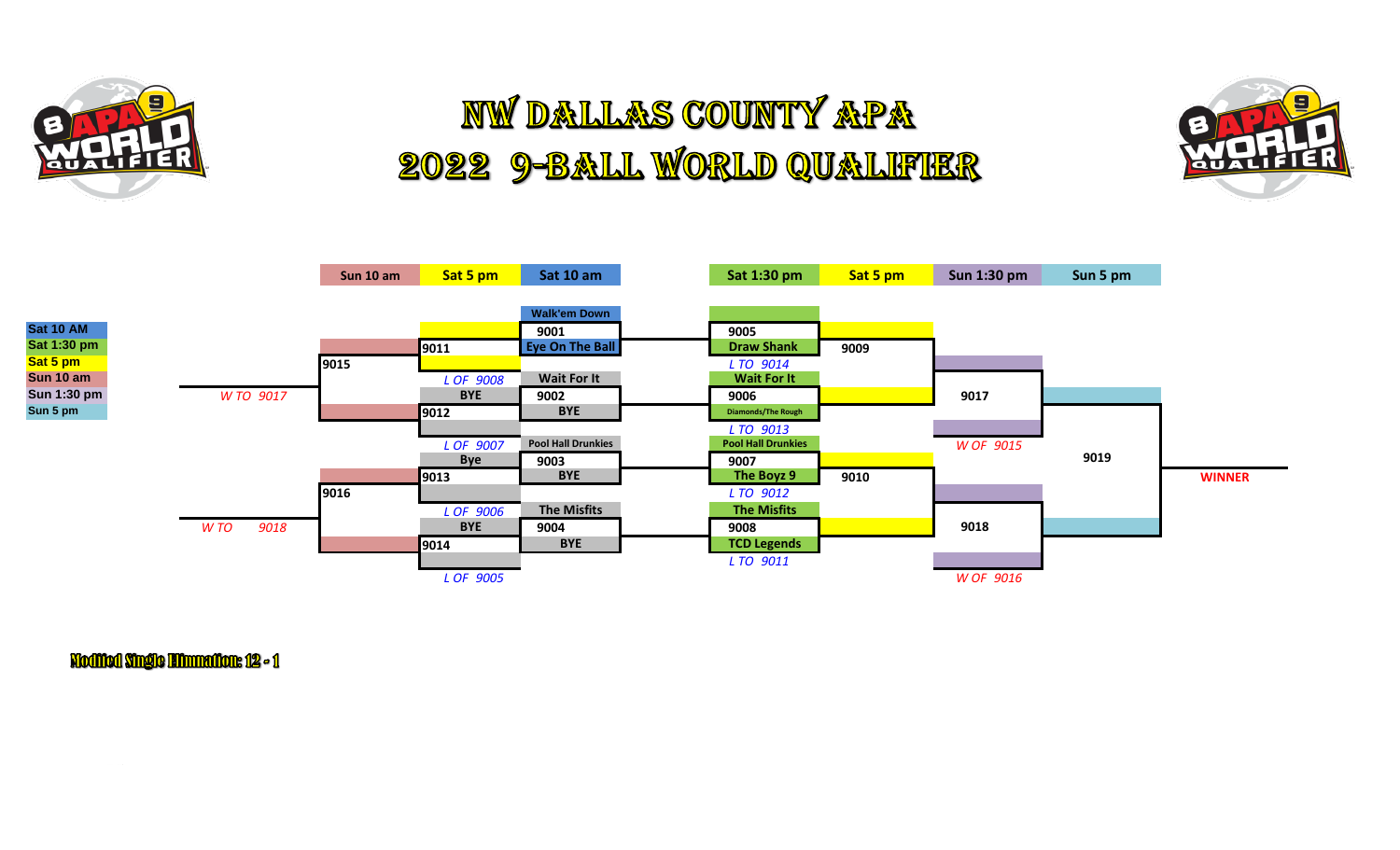

## **NW DALLAS COUNTY APA** 2022 MASTERS WORLD QUALIFIER





Modified Single Himination: 4 - 1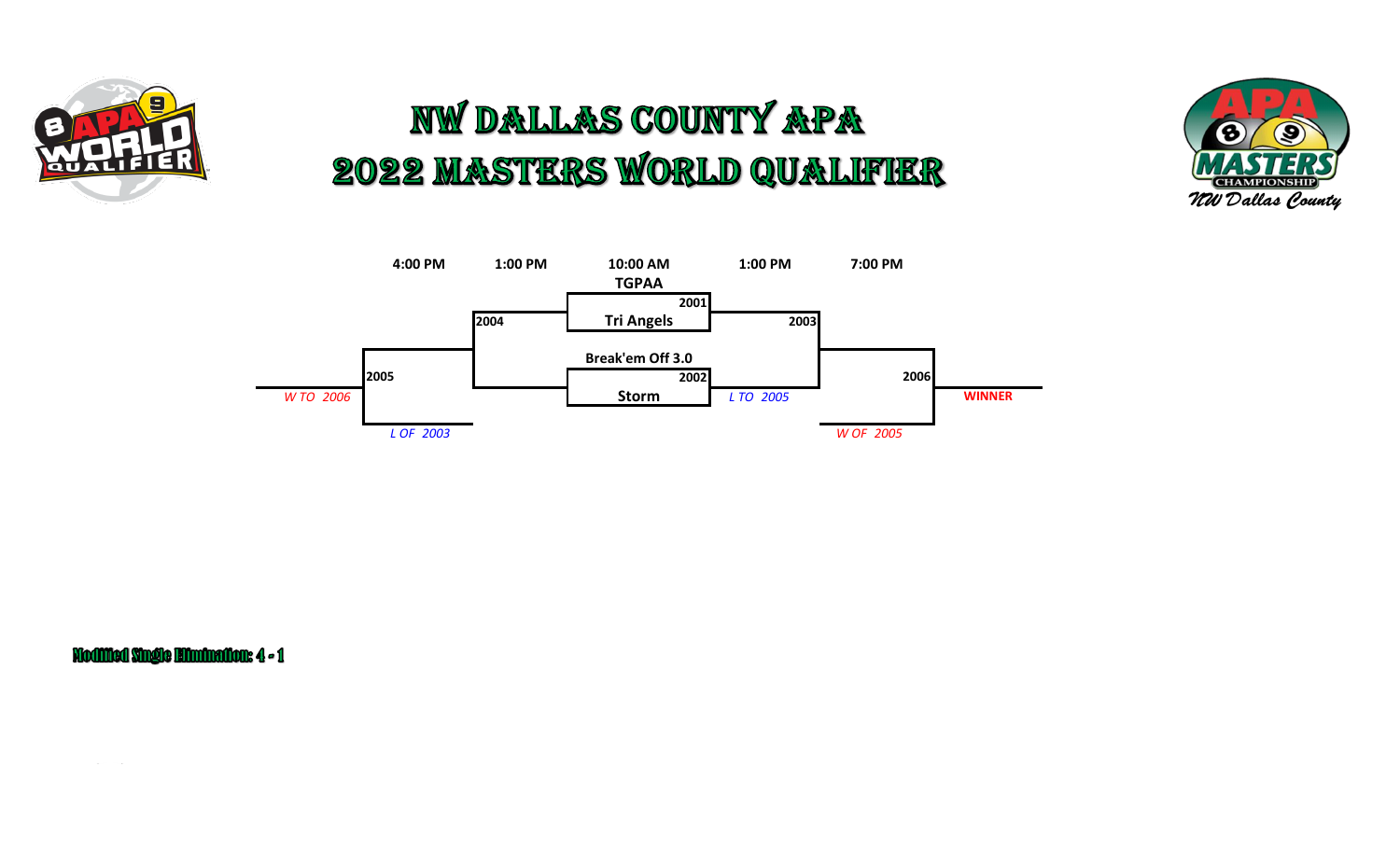

## **NW DALLAS COUNTY APA** 2022 LADIES WORLD QUALIFIER





Modified Single Himination: 4-1